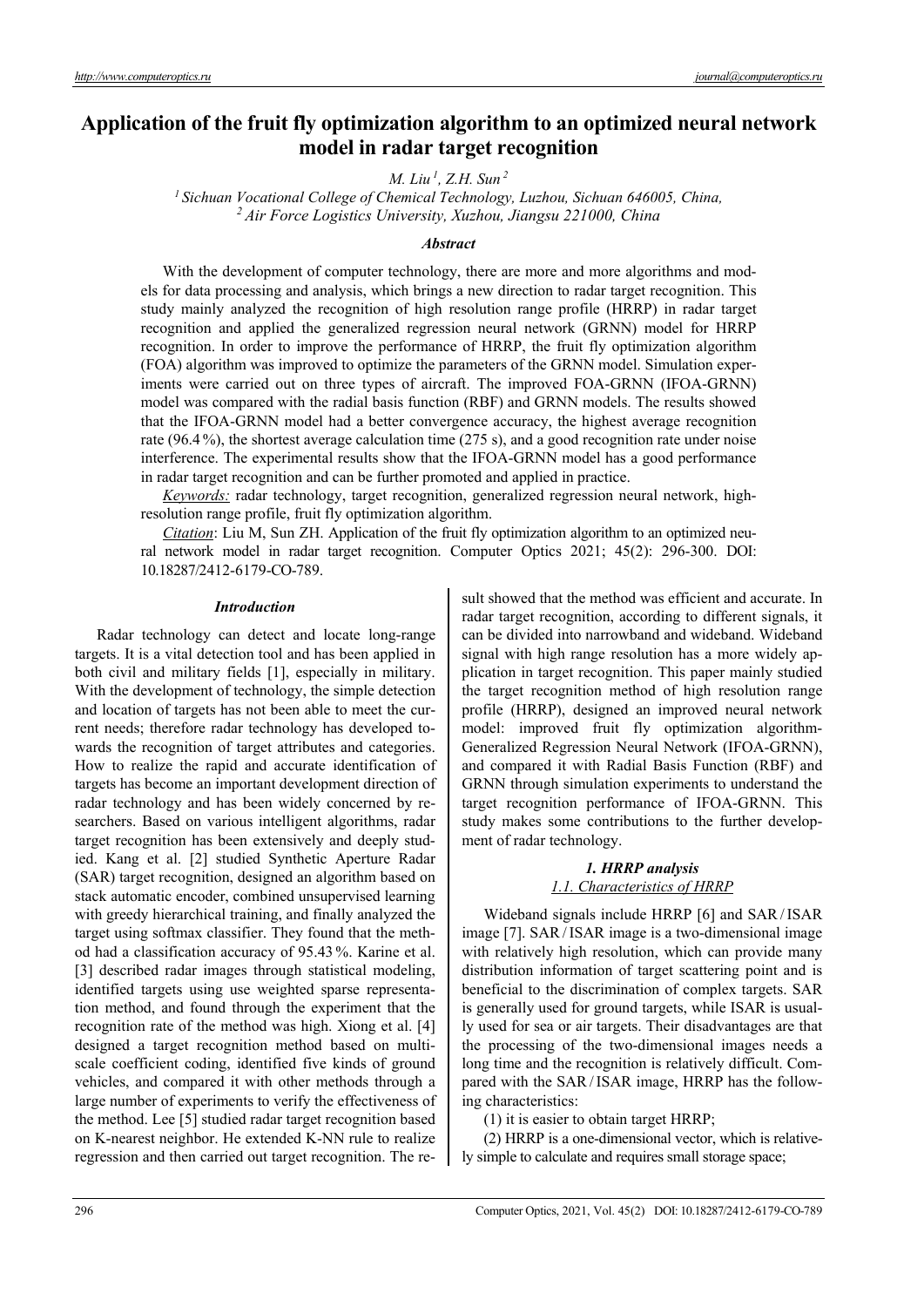(3) target HRRP can give the position information in different directions.

# *1.2. Preprocessing*

HRRP refers to the distribution of cross-sectional area of radar of target scatterer (nose, wing, etc.) along the radar line of sight under a certain radar perspective, which can not only reflect the geometric information of the target but also reflect some other characteristic information. The original HRRP data has some problems in intensity and translation sensitivity [8]. To obtain a better target recognition effect, it is necessary to preprocess the HRRP data, mainly including absolute alignment and normalization.

(1) Correlation alignment method

The correlation alignment method refers to moving the range profile to the best position according to certain optimal criteria. The HRRP of radar is set as  $X = [x_1, x_2, \dots, x_n]^T$ . For  $x(n)$ , its Fourier transform is  $X(\delta)$ . After translation, there is  $X'(\delta) = X(\delta) e^{-int}$ . The power spectrum characteristic can be written as follows:  $F(\delta) = |X(\delta)|^2$ 

(2) 2-norm normalization

For  $x(n)$ , due to amplitude sensitivity, any positive multiple  $k x(n)$  ( $k > 0$ ) can also represent the range profile, which can be improved by normalization. The normalized representation of  $x(n)$  can be written as follows:

$$
\overline{x}(n)_{\text{energy}} = \frac{x(n)}{\left\|x(n)\right\|_2},
$$

where  $||x(n)||_2$  stands for 2-norm, i.e., energy.

# *2. Improved neural network model 2.1. GRNN model*

GRNN, a kind of neural network [9] proposed by Specht et al. in 1991, is a mathematical model for processing information. It has excellent nonlinear mapping ability and fast learning speed. Its structure is shown in fig. 1.





. (2) Mode layer: the transfer function of the neuron is:

$$
P_i = \exp\left[-\frac{\left(X - X_i\right)^T \left(X - X_i\right)}{2\sigma^2}\right],
$$

 $i=1,2,\ldots,n$ , where  $X_i$  stands for the learning sample corresponding to the *i*-th neuron and  $\sigma$  stands for the smoothing factor, i.e., the width coefficient of Gaussian function. The output of the neuron *i* is the exponential form of Euclid distance square  $D_i^2 = (X - X_i)^T (X - X_i)$  between *X* and *X<sub>i</sub>* (*D* is the Euclid distance between *X* and *Xi*).

(3) Summation layer: the summation layer is composed of two kinds of neurons, and their transfer functions are:

1) 
$$
S_D = \sum_{i=1}^n P_i
$$
,  
2)  $S_{Nj} = \sum_{i=1}^n y_{ij} P_i$ .

(4) Output layer: the output of GRNN is  $Y = [y_1, y_2, \ldots, y_n]$ , one result in the summation layer divides the other result, i.e.,

$$
y_i = \frac{S_{Nj}}{S_D}.
$$

### *2.2. Theoretical basis of GRNN*

Suppose that *x* and *y* are random variables, the joint probability density function is  $f(x, y)$ , and the observed value of x is x', then the regression value of y about x' is:

$$
\hat{y}(x') = \frac{\int_{-\infty}^{\infty} y f(x', y) dy}{\int_{-\infty}^{\infty} f(x', y) dy}.
$$

Then the Parzen nonparametric estimate of the unknown probability density function  $f(x', y)$  is:

$$
f(x',y) = \frac{\sum_{i=1}^{n} e^{-\frac{(x'-x_i)^T(x'-x_i)}{2\sigma^2}} e^{-\frac{(x'-y_i)^2}{2\sigma^2}}}{n(2\pi)^{(a+1)/2}\sigma^{z+1}}.
$$

The following equation is obtained after integral computation:

$$
\hat{y}(x^{\prime}) = \sum_{i=1}^{n} y_i e \left[ -\frac{D^2}{2\sigma^2} \right] \div \sum_{i=1}^{n} e \left[ -\frac{D^2}{2\sigma^2} \right].
$$

In GRNN, the results are mainly affected by  $\sigma$ , and its value determines the precision of the network. Therefore, to obtain ideal results, appropriate  $\sigma$  value is needed. This study improved the GRNN algorithm by optimizing  $\sigma$ value with the improved FOA algorithm.

# *2.3. Improved FOA*

FOA, a swarm intelligent algorithm, is a simulation of fruit fly behavior [10]. It has good applications in extremum solution, global optimization, and parameter optimization.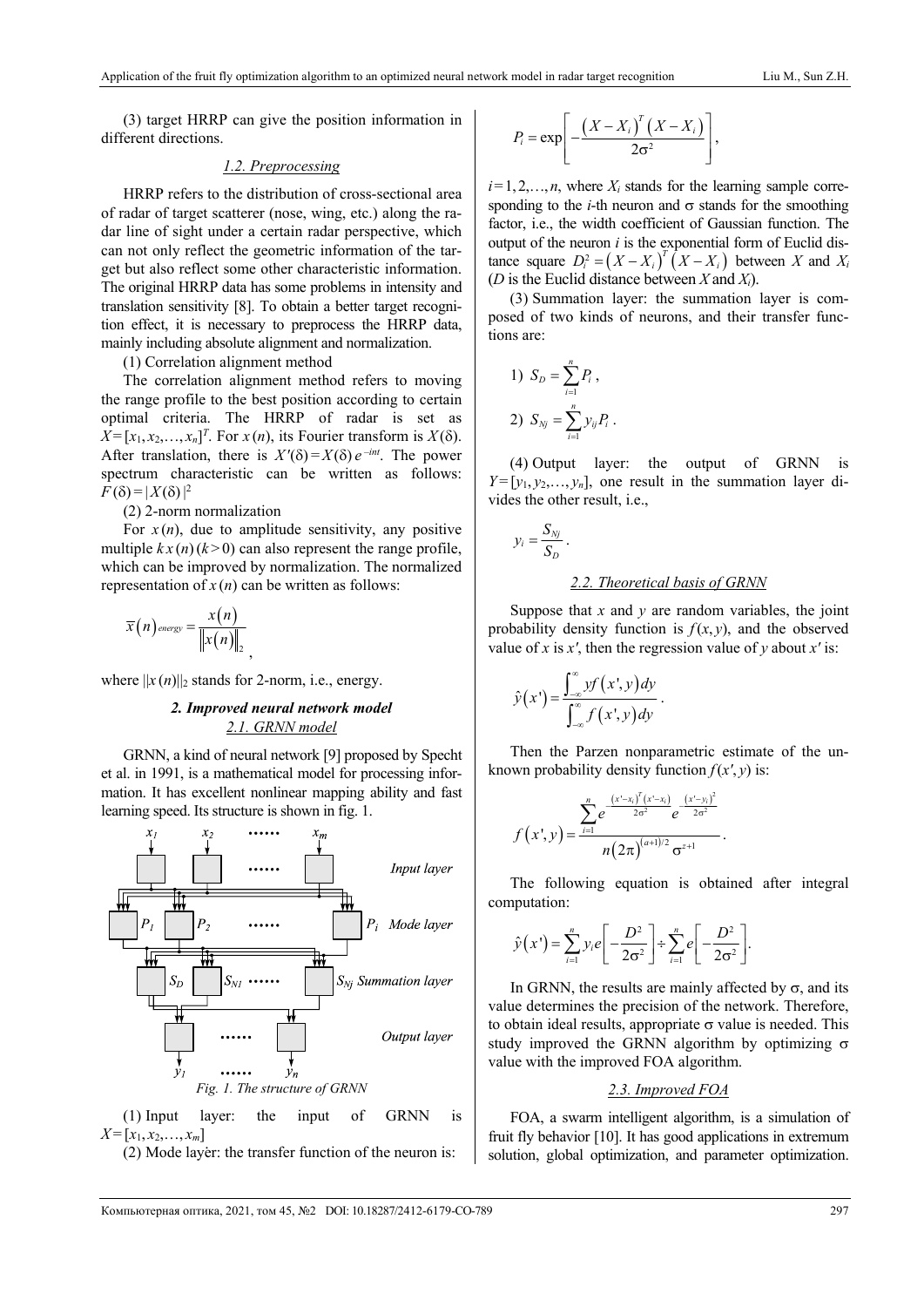Therefore, it is used for optimizing the parameters of neural network in this study. The flow of FOA is as follows.

(1) Algorithm initialization: the initial position of the population is set as  $X_0$ ,  $Y_0$ , the population size is set as *Sizepop*, and the total times of iterations is *Maxgen*.

(2) Smell search: it is a process of fruit fly making a preliminary determination of the food location by smell and changing the flying direction and distance:

 $\int_{X_i} X_i = X_0 + random$  value,  $Y_i = Y_0 + random$  value,

where *i* refers to the *i*-th fruit fly and random value is the search radius.

(3) *Si*, the smell concentration discriminant value of the *i*-th fruit fly, i.e.,  $\sigma$  value of GRNN to be optimized, is calculated:

$$
\begin{cases}\nDist_i = \sqrt{X_i^2 + Y_i^2}, \\
 S_i = \frac{1}{Dist_i},\n\end{cases}
$$

where *Dist<sub>i</sub>* represents the distance between the coordinates of fruit fly *i* and the origin.

(4) *Smelli*, the smell concentration of the position where the fruit fly locates, is calculated:  $Smell_i = Function(S_i)$ .

(5) The optimal individual in the population is found out: [*bestmell* bestindex] = max (*Smell<sub>i</sub>*), representing the fruit fly corresponding to the optimal smell concentration.

(6) Visual location: fruit fly can further locate the position of population and food according to vision:

$$
\begin{cases} smellbest = bestsmell, \\ X_0 = X \text{ (bestindex)}, \\ Y_0 = Y \text{ (bestindex)}. \end{cases}
$$

(7) Step  $(2-5)$  are repeated until the maximum number of iterations is reached.

In FOA, the final  $\sigma$  value is related to *Dist<sub>i</sub>*. In order to avoid FOA falling into local optimum, a method based on individual extremum is adopted to improve FOA, i.e., IFOA. The improvement method is as follows.

$$
\begin{cases}\nDist_{\text{max}} = \max [Dist_i], \\
Dist_{\text{min}} = \min [Dist_i], \\
S_i = \sigma_i = \frac{1}{D_{\text{max}} \exp \left[ \lg \left( \frac{D_{\text{min}}}{D_{\text{max}}} \right) \times \frac{n}{m} \right]},\n\end{cases}
$$

where *n* is the current number of iterations and *m* is the maximum number of iterations.

*2.4. Target recognition based on improved neural network* 

The target recognition process of IFOA-GRNN is shown in fig. 2.





As shown in fig. 2, in the radar target recognition by IFOA-GRNN, HRRP is preprocessed by absolute alignment and normalization and then divided into training samples and test samples. The GRNN model is initialized. To further enhance the performance of GRNN, the optimal value of  $\sigma$  is obtained through IFOA and substituted into the GRNN model to recognize HRRP, and the recognition result is output.

### *3. Simulation experiment 3.1. Experimental data*

The experimental environment was windows7 operating system, 4 GB memory, 320 GB disk, and Intel(R)Pentium(R)G630 CPU. The simulation experiment was carried out on the MATLAB platform. The population size of IFOA-GRNN was set as 30, the times of iteration was set as 50, and the population position interval was [0, 10]. Targets which needed to be recognized were three types of aircraft, and the parameters are shown in Table 1.

*Table 1. Aircraft parameters* 

| Model               |       |      |      |
|---------------------|-------|------|------|
| Length/ $m$         | 23.6  | 14.5 | 36.6 |
| Width/m             | 29. i | 15.8 | 34.5 |
| Height/m            | 8.9   | 4.6  | 9.6  |
| Radar bandwidth/MHz | 400   | 400  | 100  |

Every aircraft flew with an attitude angle range of  $0-$ 180°, and a range profile was recorded every other 1°. The odd attitude angles were taken as the training samples, while the even attitude angles were taken as the testing samples. The HRRP examples of the three kinds of aircraft are shown in figs.  $3 - 5$ . The output node of GRNN was set as 3, which were  $001(A)$ ,  $010(B)$  and 100(C), respectively. RBF [11], GRNN [12] and IFOA-GRNN were respectively used for target recognition.

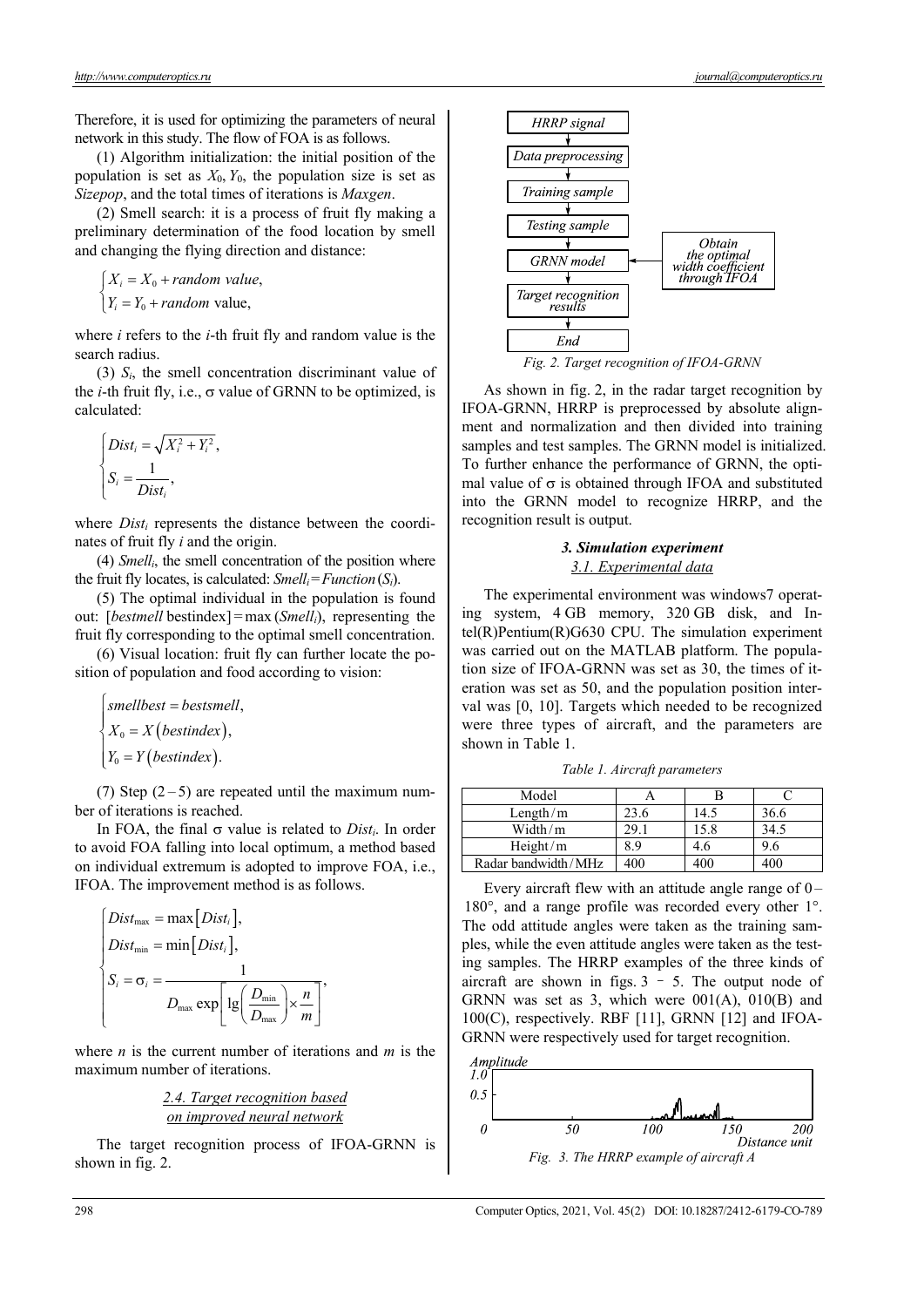

*3.2. Experimental results* 

The training results of the three algorithms are shown in fig. 6.



*Fig. 6. Comparison of training errors between algorithms* 

It was seen from fig. 6 that the curve of IFOA-GRNN tended to be stable faster than RBF and GRNN; when the times of iterations were the same, the mean square error of RBF was the largest, followed by GRNN and IFOA-GRNN; when the mean square error was the same, the times of iterations of RBF was the smallest, followed by GRNN and IFOA-GRNN. The results showed that the IFOA-GRNN designed in this study had higher convergence accuracy.

The recognition results of the three methods are shown in fig. 7.



It was seen from fig. 7 that the recognition rate of RBF was the lowest, followed by GRNN and IFOA-GRNN. In the recognition of aircraft A, the recognition rate of IFOA-GRNN was 9 % higher than that of RBF and 6.49 % higher than that of GRNN; in the recognition of aircraft B, the recognition rate of IFOA-GRNN was 8.53 % higher than that of RBF and 4.6 % higher than that

of GRNN; in the recognition of aircraft C, the recognition rate of IFOA-GRNN was 8.13 % higher than that of RBF and 4.3 % higher than that of GRNN. The average recognition rate of RBF, GRNN and IFOA-GRNN were 88.8%, 91.7 % and 96.4 % respectively. The above results indicated that the IFOA-GRNN designed in this study had excellent performance in radar target recognition.

The calculation time of the three methods was compared, and the results are shown in Table 2.

*Table 2. Comparison of calculation time* 

|                                     | $G$ <b>PNN</b> | <b>IFOA-GRNN</b> |
|-------------------------------------|----------------|------------------|
| $\blacksquare$ Calculation time / s |                |                  |

It was seen from Table 2 that the calculation time of RBF was the longest, followed by GRNN and IFOA-GRNN, and the calculation time of IFOA-GRNN was 71.88 % and 59.08 % shorter compared with RBF and GRNN, indicating that IFOA-GRNN not only had higher recognition rate but also had a better computational performance.

Radar target recognition is often interfered by noise. In order to verify the anti-jamming ability of the algorithm, 5 dB and 10 dB Gaussian white noise were added to HRRP data to analyze the recognition effect of different methods. The results are shown in Table 3.

*Table 3. The average recognition rate/%* 

|      | <b>RRF</b> | <b>GRNN</b> | <b>IFOA-GRNN</b> |
|------|------------|-------------|------------------|
| 5dB  | 70<br>8.6  | Ω1          | 3.4              |
| 10dB |            | 86.7        | 89.              |

It was seen from Table 3 that the radar target recognition effect becomes worse under the noise interference, and the higher the signal-to-noise ratio was, the lower the recognition rate was. However, the recognition rate of IFOA-GRNN was always higher than that of the other two methods. When the noise was 5 dB, the recognition rate of IFOA-GRNN was 6.1 % higher than RBF and 2.2 % higher than GRNN; when the noise was 10 dB, the recognition rate of IFOA-GRNN was 6.5 % higher than that of RBF and 3.46 % higher than GRNN.

### *4. Discussion*

Neural network is a simulation of human brain. The simulation in computers can be realized by establishing neural network models. In information processing, neural network has characteristics of strong fault tolerance and superior adaptive ability; therefore it has been widely concerned [13]. It has favourable applications in fields such as computer [14], medicine [15], industry [16] and economy [17] and has a favourable performance in solving the problem of target recognition.

In this study, GRNN was analyzed and improved by IFOA. Then the radar target recognition was realized by the improved neural network. Compared with RBF and GRNN, IFOA-GRNN had better convergence accuracy, could achieve the set mean square error through a small number of iterations, and had better target recognition